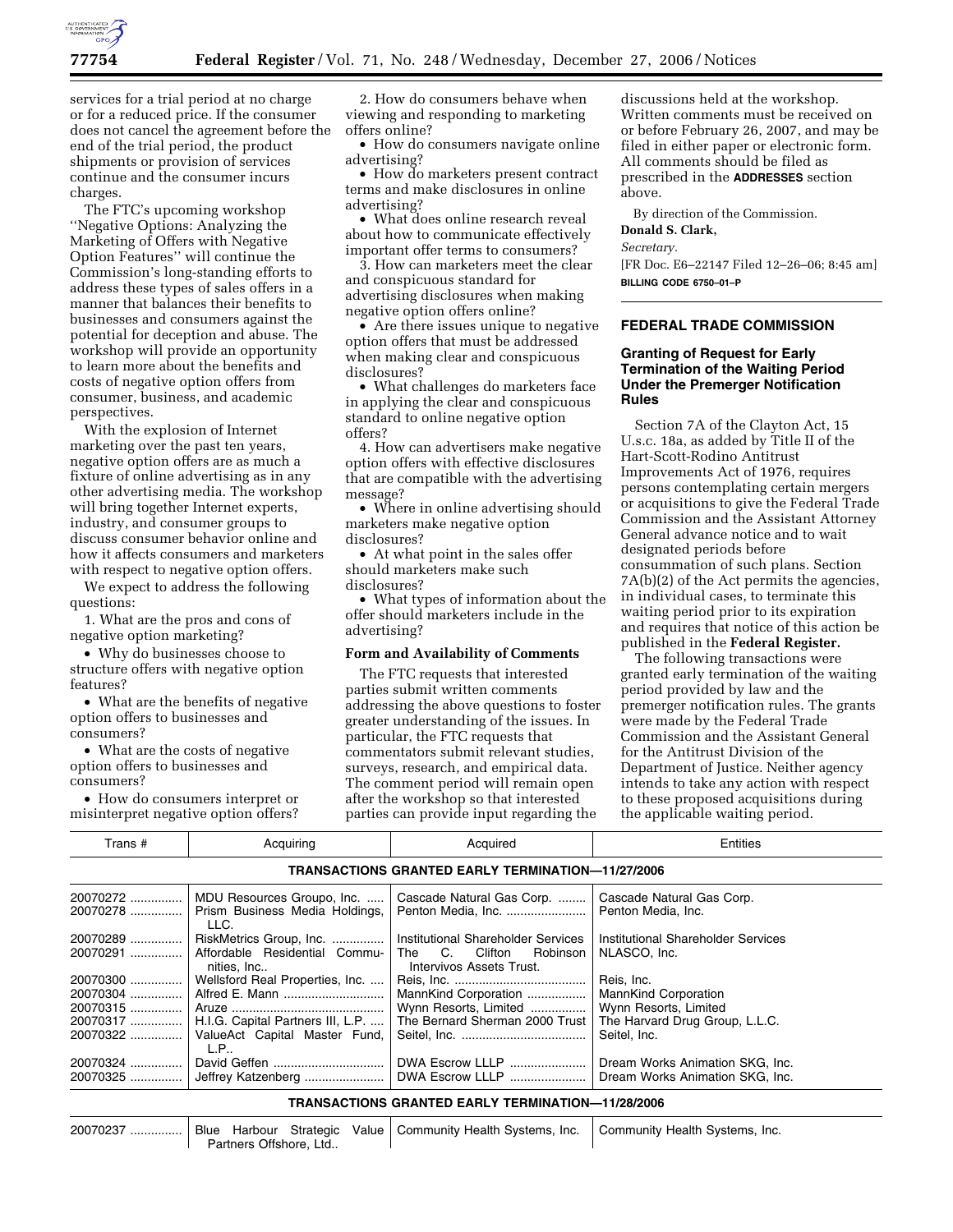| Trans #                                                                                      | Acquiring                                                                                                                                                                              | Acquired                                                                                                                                                                               | Entities                                                                                                                                                                                                                                                                                                                                                                                                                                                                                                                                                  |
|----------------------------------------------------------------------------------------------|----------------------------------------------------------------------------------------------------------------------------------------------------------------------------------------|----------------------------------------------------------------------------------------------------------------------------------------------------------------------------------------|-----------------------------------------------------------------------------------------------------------------------------------------------------------------------------------------------------------------------------------------------------------------------------------------------------------------------------------------------------------------------------------------------------------------------------------------------------------------------------------------------------------------------------------------------------------|
| 20070249                                                                                     | Madison Dearborn Capital Part-<br>ners IV, L.P                                                                                                                                         | James E. Mauer                                                                                                                                                                         | JEM Sales, Inc.<br>Zartic, Inc.                                                                                                                                                                                                                                                                                                                                                                                                                                                                                                                           |
| 20070284                                                                                     | Wellspring Capital Partners IV,<br>L.P                                                                                                                                                 | Superior Plus Income Fund                                                                                                                                                              | Zar Tran, Inc.<br>JW Aluminum Holding Company                                                                                                                                                                                                                                                                                                                                                                                                                                                                                                             |
| 20070293                                                                                     | Herbst Gaming, Inc.                                                                                                                                                                    | Kirk Kerkorian                                                                                                                                                                         | PRMA Land Development Company<br>The Primodonna Company, LLC                                                                                                                                                                                                                                                                                                                                                                                                                                                                                              |
| 20070320                                                                                     |                                                                                                                                                                                        | Lehman Brothers Holdings Inc.                                                                                                                                                          | Lehman Brothers Holdings Inc.                                                                                                                                                                                                                                                                                                                                                                                                                                                                                                                             |
|                                                                                              |                                                                                                                                                                                        | <b>TRANSACTIONS GRANTED EARLY TERMINATION-11/29/2006</b>                                                                                                                               |                                                                                                                                                                                                                                                                                                                                                                                                                                                                                                                                                           |
|                                                                                              |                                                                                                                                                                                        | Prides Capital Fund I, L.P.    Waste Services, Inc.   <br><b>TRANSACTIONS GRANTED EARLY TERMINATION-11/30/2006</b>                                                                     | Waste Services, Inc.                                                                                                                                                                                                                                                                                                                                                                                                                                                                                                                                      |
| 20070250<br>20070274<br>20070281<br>20070282                                                 | Allis-Chalmers Energy Inc.<br>Affiliated Managers Group, Inc.<br>SkillSoft PLC<br>2003 TIL Settlement                                                                                  | Chicago Equity Partners, LLC<br>2003 TIL Settlement                                                                                                                                    | Oil & Gas Rental Services, Inc.<br>Chicago Equity Partners, LLC<br><b>Thomson Global Resources</b><br>Thomson Learning Inc.<br>SkillSoft PLC and certain assets of Teksid Alu-<br>minum Components, Inc.<br>Teksid Aluminum Foundry, Inc.<br>Teksid do Brasil Aluminio Ltd.<br>Teksid Investment Aluminum B.V.                                                                                                                                                                                                                                            |
| 20070309                                                                                     |                                                                                                                                                                                        | Questor Partners Bermuda, L.P                                                                                                                                                          |                                                                                                                                                                                                                                                                                                                                                                                                                                                                                                                                                           |
|                                                                                              |                                                                                                                                                                                        | <b>TRANSACTIONS GRANTED EARLY TERMINATION-12/01/2006</b>                                                                                                                               |                                                                                                                                                                                                                                                                                                                                                                                                                                                                                                                                                           |
| 20070295<br>20070298<br>20070314<br>20070316                                                 | TC Pipelines<br>Nomura Holding, Inc.<br>Westbury Trust<br>Electric Power Development Co.,<br>Ltd                                                                                       | Sierra Pacific Resources Inc.<br>Silver Lake Partners II, L.P.<br>Waste Services, Inc.<br>Peoples Energy Corporation                                                                   | Tuscarora Gas Transmission Company<br>Instinet Incorporated<br>Waste Services, Inc.<br>COB Energy Facility, LLC<br>Elwood Energy, LLC<br>Elwood Expansion, LLC                                                                                                                                                                                                                                                                                                                                                                                            |
|                                                                                              |                                                                                                                                                                                        | <b>TRANSACTIONS GRANTED EARLY TERMINATION-12/04/2006</b>                                                                                                                               |                                                                                                                                                                                                                                                                                                                                                                                                                                                                                                                                                           |
| 20070287<br>20070303                                                                         | Micron Technology, Inc.<br>Hunter's Glen/Ford, Ltd.                                                                                                                                    | Bali Investments S.a.r.l.<br>Affordable Residential Commu-<br>nities Inc                                                                                                               | Avago Technologies Limited<br>Affordable Residential Communities Inc.                                                                                                                                                                                                                                                                                                                                                                                                                                                                                     |
| 20070310<br>20070311<br>20070327<br>20070335<br>20070337<br>20070339<br>20070342<br>20070346 | Bank of America Corporation<br>SPC Partners III, L.P.<br>McKesson Corporation<br>Zubair M. Kazi<br>Liz Claiborne, Inc.<br>Sandler Capital Partners V, L.P.<br>Catholic Healthcare West | Clout Financial Services, Inc.<br>Per-Se Technologies, Inc.<br>YUM! Brands, Inc.<br>Newton Holding, LLC<br>North Castle Partners II, L.P.<br>Dean Hazen<br>Mission Holding Corporation | Clout Financial Services, Inc.<br>RAJ Manufacturing, Inc.<br>Per-Se Technologies, Inc.<br>KFC U.S. Properties, Inc.<br>Kate Spade LLC<br>Naked Juice Co. Holdings, Inc.<br>Starstream Communications Inc.<br>CDS of Nevada, Inc. and Primary Care Plus<br>Mission Holding Corporation<br>Primary Care Plus Foundation<br>Saint Mary's Foundation<br>Saint Mary's Health First<br>Saint Mary's Outpatient Surgery Center at Galena<br>Saint Mary's Preferred Health Insurance Com-<br>pany, Inc.<br>Saint Mary's Saint Mary's Regional Medical Cen-<br>ter |
| 20070350<br>20070354                                                                         | CHS Private Equity V LP<br>GWLS Holdings, Inc.                                                                                                                                         | Mainline Holding Company, LLC<br>Fenway Partners Capital Fund II,<br>L.P                                                                                                               | Mainline Holding Company, LLC<br>Greatway Logistics Services, Inc.                                                                                                                                                                                                                                                                                                                                                                                                                                                                                        |
| 20070359<br>20070362<br>20070363<br>20070364<br>20070370                                     | W. Jack Davis<br>Abbott Laboratories<br>Alexander Abramov<br>Roman Abramovich<br>Audax Private Equity Fund, L.P.                                                                       | Kos Pharmaceuticals, Inc.<br>Oregon Steel Mills, Inc.<br>Oregon Steel Mills, Inc.<br>Thomas Gorny<br>TRANSACTIONS GRANTED EARLY TERMINATION-12/05/2006                                 | ERICO Global Company<br>Kos Pharmaceuticals, Inc.<br>Oregon Steel Mills, Inc.<br>Oregon Steel Mills, Inc.<br>Dot5Hosing, Inc.<br>iPower, Inc.<br>StartLogic, Inc.                                                                                                                                                                                                                                                                                                                                                                                         |

|                                                           | 20070259    MatlinPatterson Global Opportu-   Owens Corning | l Owens Cornina |
|-----------------------------------------------------------|-------------------------------------------------------------|-----------------|
| nities Partners (Cayman) II LP.<br>nities Partners II L.P | 20070260    MatlinPatterson Global Opportu-   Owens Corning | Owens Corning   |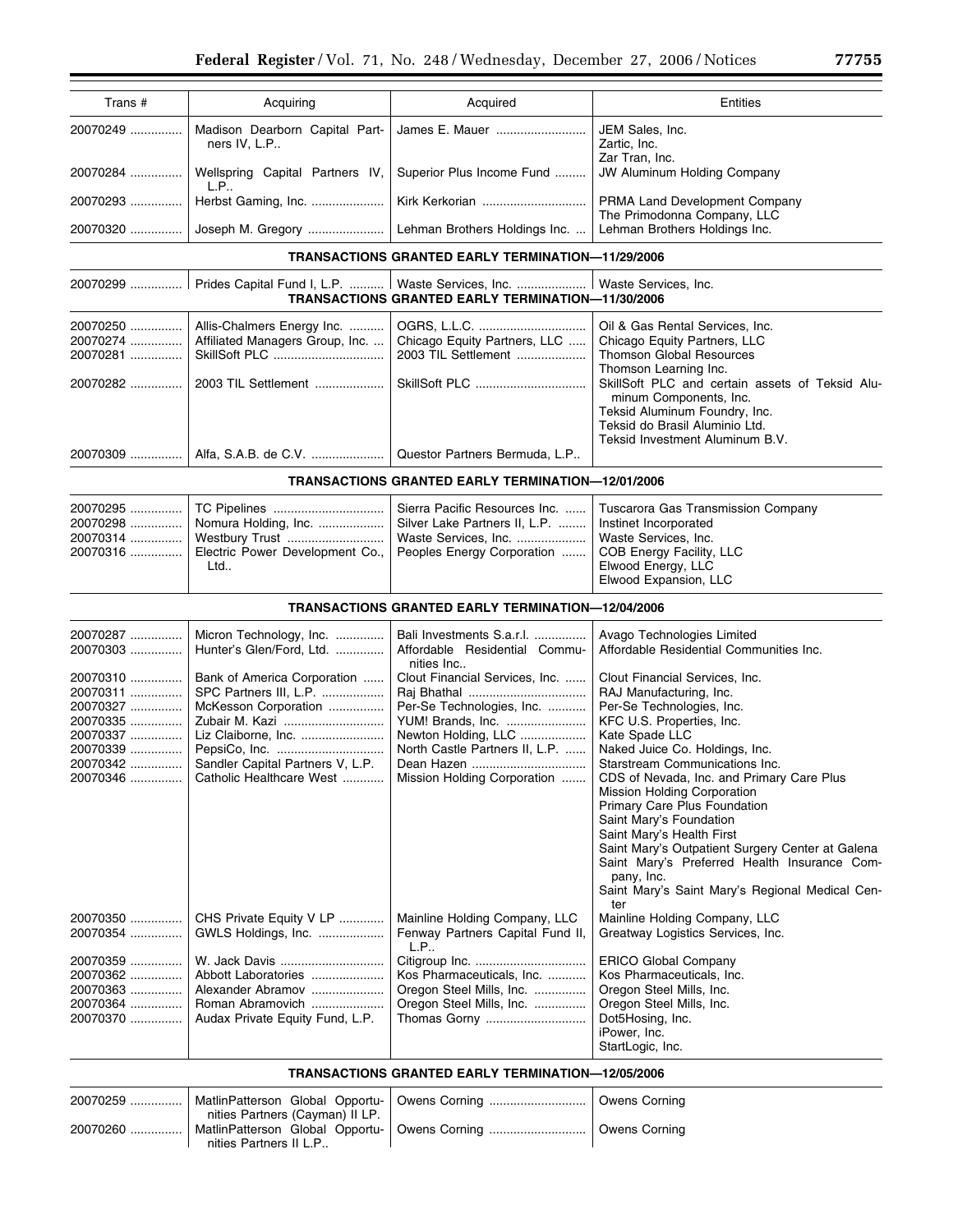| Trans #                                                  | Acquiring                                                | Acquired                                                                                 | Entities                                                                                                             |  |  |  |
|----------------------------------------------------------|----------------------------------------------------------|------------------------------------------------------------------------------------------|----------------------------------------------------------------------------------------------------------------------|--|--|--|
| <b>TRANSACTIONS GRANTED EARLY TERMINATION-12/06/2006</b> |                                                          |                                                                                          |                                                                                                                      |  |  |  |
| 20070328                                                 | The Bear Stearns Copanies, Inc.                          | Dean Vanech                                                                              | Delta Power Company, LLC                                                                                             |  |  |  |
| 20070376                                                 | Sterling Investment Partners II,<br>L.P                  | American Capital Strategies, Ltd.                                                        | DPC Atlantis, LLC<br>WWC Acquisitions, Inc.                                                                          |  |  |  |
|                                                          |                                                          | <b>TRANSACTIONS GRANTED EARLY TERMINATION-12/07/2006</b>                                 |                                                                                                                      |  |  |  |
| 20070319                                                 |                                                          | Warner Chilcott Limited                                                                  | Warner Chilcott (US), Inc.                                                                                           |  |  |  |
|                                                          | <b>TRANSACTIONS GRANTED EARLY TERMINATION-12/08/2006</b> |                                                                                          |                                                                                                                      |  |  |  |
| 20070276                                                 | Thompson Street Capital Part-                            | Randy Mauermann                                                                          | Connecticut Electric & Switch Manufacturing Co.                                                                      |  |  |  |
|                                                          | ners II, L.P                                             |                                                                                          | Parallax Power Supply, LLC<br>Tacoma Electric Supply, LLC                                                            |  |  |  |
| 20070301                                                 | Tata Steel Limited                                       |                                                                                          | Corus Group plc                                                                                                      |  |  |  |
| 20070312                                                 | CSL Limited                                              | Medimmune, Inc.                                                                          | Medimmune, Inc.                                                                                                      |  |  |  |
| 20070313E.P.<br>Hamilton Trusts,                         | Blackwell Publishing Limited                             | Blackwell Publishing Limited.                                                            |                                                                                                                      |  |  |  |
| LLC.<br>20070326                                         | Alexander Knaster                                        | Richard W. Muzzy, Jr.                                                                    | The Holland Group, Inc.                                                                                              |  |  |  |
| 20070330                                                 | Harbour Group Investments V,<br>L.P                      | FdG Capital Partners LLC                                                                 | Implus Footcare, LLC                                                                                                 |  |  |  |
| 20070349                                                 | News Corporation                                         | Netherlands<br>Mobile<br>Holdings,<br>B.V                                                | Netherlands Mobile Holdings, B.V.                                                                                    |  |  |  |
| 20070352Fortis SA                                        |                                                          | Cadogan Management LLC.                                                                  |                                                                                                                      |  |  |  |
| 20070353<br>20070366                                     | Diamond Castle Partners IV, L.P.                         | Stuart N. Leaf<br>Providence Equity Partners IV                                          | Cadogan Management LLC<br>BlueStone TV Holdings Inc.                                                                 |  |  |  |
| 20070375                                                 | Green Equity Invwestors IV, L.P.                         | L.P<br>Federated Department Stores,<br>Inc.                                              | David's Bridal, Inc.<br>Priscilla of Boston, Inc.                                                                    |  |  |  |
| 20070382                                                 |                                                          | Dynea Canada Ltd.<br>Dynea Chemicals Oy<br>Dynea Mexico S.A. de C.V.<br>Marmorandum LLC. |                                                                                                                      |  |  |  |
| 20070385<br>20070387                                     | Morgenthaler IPartners VII, L.P.<br>Morgan Stanley       | Welsh, Carson, Anderson &<br>Stowe IX, L.P                                               | Ryan Herco Products Corporation<br>the Company                                                                       |  |  |  |
| 20070388                                                 | InterMedia Partners VII, L.P.                            |                                                                                          | Primedia Enthusiast Publications, Inc.<br>Primedia Special Interest Publications, Inc.                               |  |  |  |
| 20070389                                                 | J.W. Childs Equity Partners III,<br>L.P                  | CHG Healthcare Services, Inc.                                                            | Primedia Specialty Group, Inc.<br>CHG Healthcare Services, Inc.                                                      |  |  |  |
| 20070402                                                 |                                                          | Comergent Technologies                                                                   | Comergent Technologies, Inc.                                                                                         |  |  |  |
| 20070405                                                 | Parallel Investment Partners, PL                         | Ricarhd A. Godley                                                                        | Regional Management Corp.                                                                                            |  |  |  |
| 20070413                                                 | American Express Company                                 | Oak Investment Partners XI, Lim-<br>ited Partnership.                                    | Harbor Payments, Inc.                                                                                                |  |  |  |
| 20070416<br>20070423                                     | SIC Investment Co., Ltd.<br>Cypress Semioconductor Cor-  | Toshiba Ceramics Co., Ltd.<br>Thomas Dinwoodie                                           | Toshiba Ceramics Co., Ltd.<br>PowerLight Corporation                                                                 |  |  |  |
| 20070424                                                 | poration.<br>Thomas Dinwoodie                            | Cypress Semioconductor Cor-<br>poration.                                                 | SunPower Corporation                                                                                                 |  |  |  |
| <b>TRANSACTIONS GRANTED EARLY TERMINATION-12/11/2006</b> |                                                          |                                                                                          |                                                                                                                      |  |  |  |
| 20070351                                                 |                                                          |                                                                                          | Clark, Inc.                                                                                                          |  |  |  |
| 20070356                                                 | Nidec Corporation                                        |                                                                                          | Valeo Equipment 1 Mexico, S.de R.L. de C.V.                                                                          |  |  |  |
| 20070418                                                 |                                                          | Good Technology                                                                          | Valeo Equipment 1 U.S., Inc.<br>Good Technology, Inc.                                                                |  |  |  |
| <b>TRANSACTIONS GRANTED EARLY TERMINATION-12/12/2006</b> |                                                          |                                                                                          |                                                                                                                      |  |  |  |
| 20061437                                                 | Johnson & Johnson                                        |                                                                                          | <b>CHC Direct LLC</b><br>Parke, Davis & Company LIC<br>Pfizer H.C.P. Corporation and Others<br>Pfizer Overseas, Inc. |  |  |  |

20070332 ................ | Rhone Capital L.L.C. .................... | Compar Invest S.A. ...................

20070340 ............... 3M Company ............................... Don Segal .................................... SoftMed Systems, Inc.

Pfizer Pharmaceuticals LLC Pharmacia & Upjohn Company LLC

Warner Lambert Co LLC<br>LWB Refractories Holding GmbH

Tabor Corporation